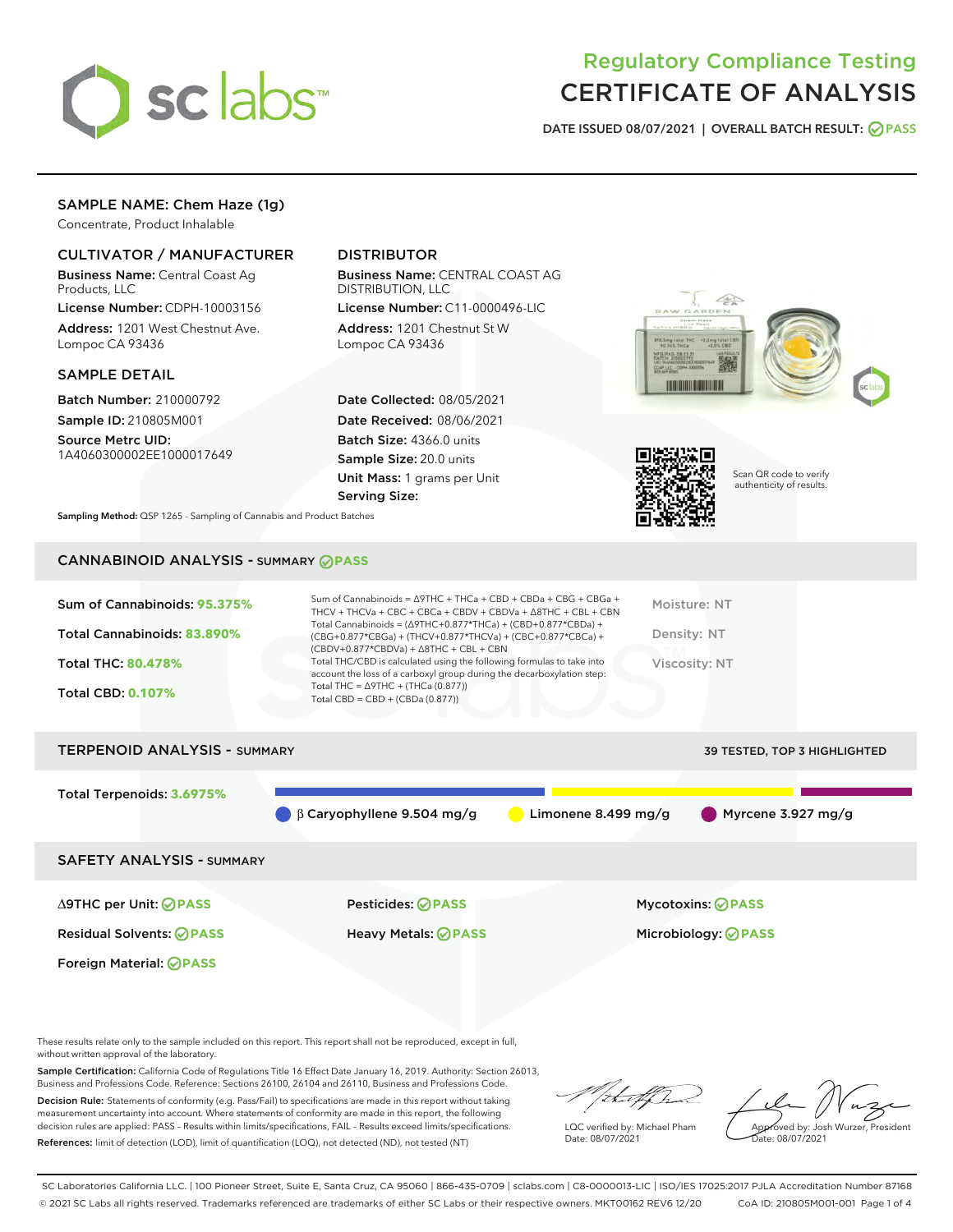



CHEM HAZE (1G) | DATE ISSUED 08/07/2021 | OVERALL BATCH RESULT: ◯ PASS

#### CANNABINOID TEST RESULTS - 08/07/2021 2 PASS

Tested by high-performance liquid chromatography with diode-array detection (HPLC-DAD). **Method:** QSP 1157 - Analysis of Cannabinoids by HPLC-DAD

TOTAL CANNABINOIDS: **83.890%** Total Cannabinoids (Total THC) + (Total CBD) +

(Total CBG) + (Total THCV) + (Total CBC) + (Total CBDV) + ∆8THC + CBL + CBN

TOTAL THC: **80.478%** Total THC (∆9THC+0.877\*THCa)

TOTAL CBD: **0.107%**

Total CBD (CBD+0.877\*CBDa)

TOTAL CBG: 2.38% Total CBG (CBG+0.877\*CBGa) TOTAL THCV: 0.409%

Total THCV (THCV+0.877\*THCVa)

TOTAL CBC: 0.516% Total CBC (CBC+0.877\*CBCa)

TOTAL CBDV: ND Total CBDV (CBDV+0.877\*CBDVa)

| <b>COMPOUND</b>  | LOD/LOQ<br>(mg/g)          | <b>MEASUREMENT</b><br><b>UNCERTAINTY</b><br>(mg/g) | <b>RESULT</b><br>(mg/g) | <b>RESULT</b><br>(%) |
|------------------|----------------------------|----------------------------------------------------|-------------------------|----------------------|
| <b>THCa</b>      | 0.05 / 0.14                | ±23.039                                            | 896.44                  | 89.644               |
| <b>CBGa</b>      | 0.1 / 0.2                  | ±1.33                                              | 25.4                    | 2.54                 |
| <b>A9THC</b>     | 0.06 / 0.26                | ±0.640                                             | 18.60                   | 1.860                |
| <b>CBCa</b>      | 0.07 / 0.28                | ±0.288                                             | 5.88                    | 0.588                |
| <b>THCVa</b>     | 0.07/0.20                  | ±0.222                                             | 4.66                    | 0.466                |
| <b>CBG</b>       | 0.06/0.19                  | ±0.061                                             | 1.55                    | 0.155                |
| <b>CBDa</b>      | 0.02/0.19                  | ±0.036                                             | 1.22                    | 0.122                |
| $\triangle$ 8THC | 0.1/0.4                    | N/A                                                | <b>ND</b>               | <b>ND</b>            |
| <b>THCV</b>      | 0.1/0.2                    | N/A                                                | <b>ND</b>               | <b>ND</b>            |
| <b>CBD</b>       | 0.07/0.29                  | N/A                                                | <b>ND</b>               | <b>ND</b>            |
| <b>CBDV</b>      | 0.04 / 0.15                | N/A                                                | <b>ND</b>               | <b>ND</b>            |
| <b>CBDVa</b>     | 0.03/0.53                  | N/A                                                | <b>ND</b>               | <b>ND</b>            |
| <b>CBL</b>       | 0.06 / 0.24                | N/A                                                | <b>ND</b>               | <b>ND</b>            |
| <b>CBN</b>       | 0.1/0.3                    | N/A                                                | <b>ND</b>               | <b>ND</b>            |
| <b>CBC</b>       | 0.2 / 0.5                  | N/A                                                | <b>ND</b>               | <b>ND</b>            |
|                  | <b>SUM OF CANNABINOIDS</b> |                                                    | 953.75 mg/g             | 95.375%              |

#### **UNIT MASS: 1 grams per Unit**

| ∆9THC per Unit                                                                            | 1120 per-package limit | 18.60 mg/unit<br><b>PASS</b> |  |  |  |
|-------------------------------------------------------------------------------------------|------------------------|------------------------------|--|--|--|
| <b>Total THC per Unit</b>                                                                 |                        | 804.78 mg/unit               |  |  |  |
| <b>CBD per Unit</b>                                                                       |                        | <b>ND</b>                    |  |  |  |
| <b>Total CBD per Unit</b>                                                                 |                        | $1.07$ mg/unit               |  |  |  |
| Sum of Cannabinoids<br>per Unit                                                           |                        | 953.75 mg/unit               |  |  |  |
| <b>Total Cannabinoids</b><br>per Unit                                                     |                        | 838.90 mg/unit               |  |  |  |
| <b>MOISTURE TEST RESULT</b><br><b>DENSITY TEST RESULT</b><br><b>VISCOSITY TEST RESULT</b> |                        |                              |  |  |  |

Not Tested

Not Tested

Not Tested

#### TERPENOID TEST RESULTS - 08/07/2021

Terpene analysis utilizing gas chromatography-flame ionization detection (GC-FID). **Method:** QSP 1192 - Analysis of Terpenoids by GC-FID

| <b>COMPOUND</b>           | LOD/LOQ<br>(mg/g) | <b>MEASUREMENT</b><br><b>UNCERTAINTY</b><br>(mg/g) | <b>RESULT</b><br>(mg/g)                         | <b>RESULT</b><br>$(\%)$ |
|---------------------------|-------------------|----------------------------------------------------|-------------------------------------------------|-------------------------|
| $\beta$ Caryophyllene     | 0.004 / 0.012     | ±0.3383                                            | 9.504                                           | 0.9504                  |
| Limonene                  | 0.005 / 0.016     | ±0.1215                                            | 8.499                                           | 0.8499                  |
| <b>Myrcene</b>            | 0.008 / 0.025     | ±0.0507                                            | 3.927                                           | 0.3927                  |
| $\alpha$ Humulene         | 0.009/0.029       | ±0.0896                                            | 2.791                                           | 0.2791                  |
| Terpinolene               | 0.008 / 0.026     | ±0.0472                                            | 2.300                                           | 0.2300                  |
| Linalool                  | 0.009 / 0.032     | ±0.0762                                            | 2.006                                           | 0.2006                  |
| $\alpha$ Bisabolol        | 0.008 / 0.026     | ±0.0999                                            | 1.870                                           | 0.1870                  |
| trans- $\beta$ -Farnesene | 0.008 / 0.025     | ±0.0440                                            | 1.239                                           | 0.1239                  |
| Fenchol                   | 0.010 / 0.034     | ±0.0431                                            | 1.113                                           | 0.1113                  |
| <b>Terpineol</b>          | 0.016 / 0.055     | ±0.0532                                            | 0.866                                           | 0.0866                  |
| $\beta$ Pinene            | 0.004 / 0.014     | ±0.0096                                            | 0.831                                           | 0.0831                  |
| Nerolidol                 | 0.009 / 0.028     | ±0.0377                                            | 0.599                                           | 0.0599                  |
| $\alpha$ Pinene           | 0.005 / 0.017     | ±0.0030                                            | 0.346                                           | 0.0346                  |
| <b>Borneol</b>            | 0.005 / 0.016     | ±0.0113                                            | 0.270                                           | 0.0270                  |
| Caryophyllene<br>Oxide    | 0.010 / 0.033     | ±0.0092                                            | 0.200                                           | 0.0200                  |
| Ocimene                   | 0.011 / 0.038     | ±0.0035                                            | 0.108                                           | 0.0108                  |
| Camphene                  | 0.005 / 0.015     | ±0.0012                                            | 0.101                                           | 0.0101                  |
| $\gamma$ Terpinene        | 0.006 / 0.018     | ±0.0009                                            | 0.054                                           | 0.0054                  |
| Geraniol                  | 0.002 / 0.007     | ±0.0024                                            | 0.054                                           | 0.0054                  |
| $\alpha$ Phellandrene     | 0.006 / 0.020     | ±0.0007                                            | 0.049                                           | 0.0049                  |
| $\alpha$ Terpinene        | 0.005 / 0.017     | ±0.0007                                            | 0.049                                           | 0.0049                  |
| Sabinene Hydrate          | 0.006 / 0.022     | ±0.0016                                            | 0.042                                           | 0.0042                  |
| Fenchone                  | 0.009 / 0.028     | ±0.0012                                            | 0.042                                           | 0.0042                  |
| 3 Carene                  | 0.005 / 0.018     | ±0.0006                                            | 0.040                                           | 0.0040                  |
| Sabinene                  | 0.004 / 0.014     | ±0.0003                                            | 0.027                                           | 0.0027                  |
| Eucalyptol                | 0.006 / 0.018     | ±0.0006                                            | 0.022                                           | 0.0022                  |
| Nerol                     | 0.003 / 0.011     | ±0.0006                                            | 0.013                                           | 0.0013                  |
| Citronellol               | 0.003 / 0.010     | ±0.0006                                            | 0.013                                           | 0.0013                  |
| Guaiol                    | 0.009 / 0.030     | N/A                                                | <loq< th=""><th><loq< th=""></loq<></th></loq<> | <loq< th=""></loq<>     |
| p-Cymene                  | 0.005 / 0.016     | N/A                                                | ND                                              | ND                      |
| (-)-Isopulegol            | 0.005 / 0.016     | N/A                                                | ND                                              | ND                      |
| Camphor                   | 0.006 / 0.019     | N/A                                                | ND                                              | ND                      |
| Isoborneol                | 0.004 / 0.012     | N/A                                                | ND                                              | <b>ND</b>               |
| Menthol                   | 0.008 / 0.025     | N/A                                                | ND                                              | <b>ND</b>               |
| R-(+)-Pulegone            | 0.003 / 0.011     | N/A                                                | ND                                              | ND                      |
| <b>Geranyl Acetate</b>    | 0.004 / 0.014     | N/A                                                | ND                                              | ND                      |
| $\alpha$ Cedrene          | 0.005 / 0.016     | N/A                                                | ND                                              | ND                      |
| Valencene                 | 0.009 / 0.030     | N/A                                                | ND                                              | ND                      |
| Cedrol                    | 0.008 / 0.027     | N/A                                                | <b>ND</b>                                       | <b>ND</b>               |
| <b>TOTAL TERPENOIDS</b>   |                   | 36.975 mg/g                                        | 3.6975%                                         |                         |

SC Laboratories California LLC. | 100 Pioneer Street, Suite E, Santa Cruz, CA 95060 | 866-435-0709 | sclabs.com | C8-0000013-LIC | ISO/IES 17025:2017 PJLA Accreditation Number 87168 © 2021 SC Labs all rights reserved. Trademarks referenced are trademarks of either SC Labs or their respective owners. MKT00162 REV6 12/20 CoA ID: 210805M001-001 Page 2 of 4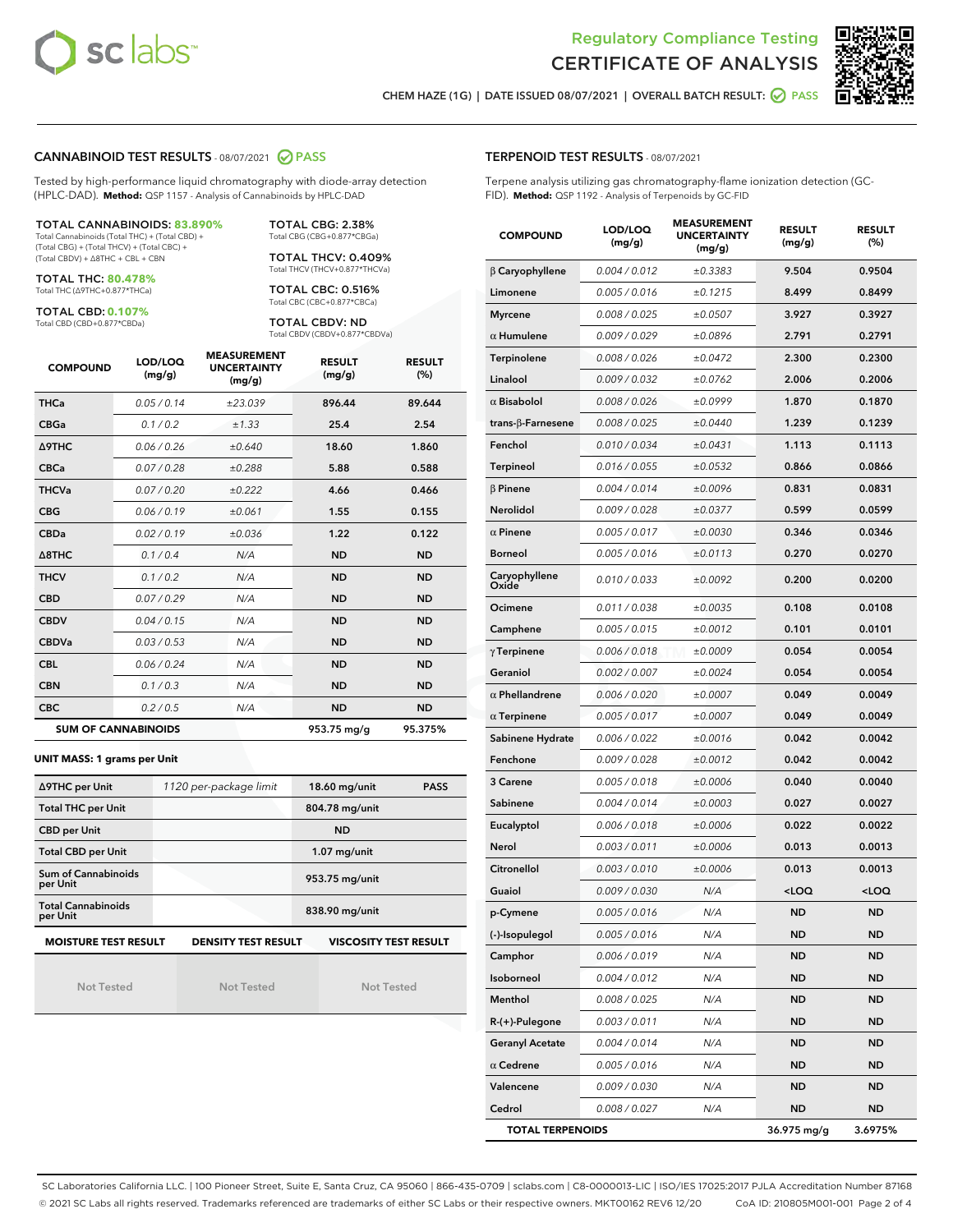



CHEM HAZE (1G) | DATE ISSUED 08/07/2021 | OVERALL BATCH RESULT: 0 PASS

## CATEGORY 1 PESTICIDE TEST RESULTS - 08/07/2021 2 PASS

Pesticide and plant growth regulator analysis utilizing high-performance liquid chromatography-mass spectrometry (HPLC-MS) or gas chromatography-mass spectrometry (GC-MS). \*GC-MS utilized where indicated. **Method:** QSP 1212 - Analysis of Pesticides and Mycotoxins by LC-MS or QSP 1213 - Analysis of Pesticides by GC-MS

| <b>COMPOUND</b>             | LOD/LOQ<br>$(\mu g/g)$ | <b>ACTION</b><br><b>LIMIT</b><br>$(\mu g/g)$ | <b>MEASUREMENT</b><br><b>UNCERTAINTY</b><br>$(\mu g/g)$ | <b>RESULT</b><br>$(\mu g/g)$ | <b>RESULT</b> |
|-----------------------------|------------------------|----------------------------------------------|---------------------------------------------------------|------------------------------|---------------|
| Aldicarb                    | 0.03/0.08              | $\ge$ LOD                                    | N/A                                                     | <b>ND</b>                    | <b>PASS</b>   |
| Carbofuran                  | 0.02 / 0.05            | $\ge$ LOD                                    | N/A                                                     | <b>ND</b>                    | <b>PASS</b>   |
| Chlordane*                  | 0.03 / 0.08            | $\ge$ LOD                                    | N/A                                                     | <b>ND</b>                    | <b>PASS</b>   |
| Chlorfenapyr*               | 0.03/0.10              | $\ge$ LOD                                    | N/A                                                     | <b>ND</b>                    | <b>PASS</b>   |
| Chlorpyrifos                | 0.02 / 0.06            | $\ge$ LOD                                    | N/A                                                     | <b>ND</b>                    | <b>PASS</b>   |
| Coumaphos                   | 0.02 / 0.07            | $\ge$ LOD                                    | N/A                                                     | <b>ND</b>                    | <b>PASS</b>   |
| Daminozide                  | 0.02 / 0.07            | $\ge$ LOD                                    | N/A                                                     | <b>ND</b>                    | <b>PASS</b>   |
| <b>DDVP</b><br>(Dichlorvos) | 0.03/0.09              | $>$ LOD                                      | N/A                                                     | <b>ND</b>                    | <b>PASS</b>   |
| Dimethoate                  | 0.03/0.08              | $\ge$ LOD                                    | N/A                                                     | <b>ND</b>                    | <b>PASS</b>   |
| Ethoprop(hos)               | 0.03/0.10              | $\ge$ LOD                                    | N/A                                                     | <b>ND</b>                    | <b>PASS</b>   |
| Etofenprox                  | 0.02/0.06              | $>$ LOD                                      | N/A                                                     | <b>ND</b>                    | <b>PASS</b>   |
| Fenoxycarb                  | 0.03/0.08              | $\ge$ LOD                                    | N/A                                                     | <b>ND</b>                    | <b>PASS</b>   |
| Fipronil                    | 0.03/0.08              | $>$ LOD                                      | N/A                                                     | <b>ND</b>                    | <b>PASS</b>   |
| Imazalil                    | 0.02 / 0.06            | $\ge$ LOD                                    | N/A                                                     | <b>ND</b>                    | <b>PASS</b>   |
| Methiocarb                  | 0.02 / 0.07            | $\ge$ LOD                                    | N/A                                                     | <b>ND</b>                    | <b>PASS</b>   |
| Methyl<br>parathion         | 0.03/0.10              | $>$ LOD                                      | N/A                                                     | <b>ND</b>                    | <b>PASS</b>   |
| <b>Mevinphos</b>            | 0.03/0.09              | $>$ LOD                                      | N/A                                                     | <b>ND</b>                    | <b>PASS</b>   |
| Paclobutrazol               | 0.02 / 0.05            | $\ge$ LOD                                    | N/A                                                     | <b>ND</b>                    | <b>PASS</b>   |
| Propoxur                    | 0.03/0.09              | $\ge$ LOD                                    | N/A                                                     | <b>ND</b>                    | <b>PASS</b>   |
| Spiroxamine                 | 0.03 / 0.08            | $\ge$ LOD                                    | N/A                                                     | <b>ND</b>                    | <b>PASS</b>   |
| Thiacloprid                 | 0.03/0.10              | $\ge$ LOD                                    | N/A                                                     | <b>ND</b>                    | <b>PASS</b>   |

#### CATEGORY 2 PESTICIDE TEST RESULTS - 08/07/2021 @ PASS

| <b>COMPOUND</b>          | LOD/LOQ<br>$(\mu g/g)$ | <b>ACTION</b><br><b>LIMIT</b><br>$(\mu g/g)$ | <b>MEASUREMENT</b><br><b>UNCERTAINTY</b><br>$(\mu g/g)$ | <b>RESULT</b><br>$(\mu g/g)$ | <b>RESULT</b> |
|--------------------------|------------------------|----------------------------------------------|---------------------------------------------------------|------------------------------|---------------|
| Abamectin                | 0.03/0.10              | 0.1                                          | N/A                                                     | <b>ND</b>                    | <b>PASS</b>   |
| Acephate                 | 0.02/0.07              | 0.1                                          | N/A                                                     | <b>ND</b>                    | <b>PASS</b>   |
| Acequinocyl              | 0.02/0.07              | 0.1                                          | N/A                                                     | <b>ND</b>                    | <b>PASS</b>   |
| Acetamiprid              | 0.02/0.05              | 0.1                                          | N/A                                                     | <b>ND</b>                    | <b>PASS</b>   |
| Azoxystrobin             | 0.02/0.07              | 0.1                                          | N/A                                                     | <b>ND</b>                    | <b>PASS</b>   |
| <b>Bifenazate</b>        | 0.01/0.04              | 0.1                                          | N/A                                                     | <b>ND</b>                    | <b>PASS</b>   |
| <b>Bifenthrin</b>        | 0.02 / 0.05            | 3                                            | N/A                                                     | <b>ND</b>                    | <b>PASS</b>   |
| <b>Boscalid</b>          | 0.03/0.09              | 0.1                                          | N/A                                                     | <b>ND</b>                    | <b>PASS</b>   |
| Captan                   | 0.19/0.57              | 0.7                                          | N/A                                                     | <b>ND</b>                    | <b>PASS</b>   |
| Carbaryl                 | 0.02/0.06              | 0.5                                          | N/A                                                     | <b>ND</b>                    | <b>PASS</b>   |
| Chlorantranilip-<br>role | 0.04/0.12              | 10                                           | N/A                                                     | <b>ND</b>                    | <b>PASS</b>   |
| Clofentezine             | 0.03/0.09              | 0.1                                          | N/A                                                     | <b>ND</b>                    | <b>PASS</b>   |

| <b>COMPOUND</b>               | LOD/LOQ<br>(µg/g) | <b>ACTION</b><br><b>LIMIT</b><br>$(\mu g/g)$ | <b>MEASUREMENT</b><br><b>UNCERTAINTY</b><br>$(\mu g/g)$ | <b>RESULT</b><br>(µg/g) | <b>RESULT</b> |
|-------------------------------|-------------------|----------------------------------------------|---------------------------------------------------------|-------------------------|---------------|
| Cyfluthrin                    | 0.12 / 0.38       | $\overline{2}$                               | N/A                                                     | <b>ND</b>               | <b>PASS</b>   |
| Cypermethrin                  | 0.11 / 0.32       | $\mathbf{1}$                                 | N/A                                                     | <b>ND</b>               | <b>PASS</b>   |
| <b>Diazinon</b>               | 0.02 / 0.05       | 0.1                                          | N/A                                                     | <b>ND</b>               | <b>PASS</b>   |
| Dimethomorph                  | 0.03 / 0.09       | $\overline{c}$                               | N/A                                                     | <b>ND</b>               | <b>PASS</b>   |
| Etoxazole                     | 0.02 / 0.06       | 0.1                                          | N/A                                                     | <b>ND</b>               | <b>PASS</b>   |
| Fenhexamid                    | 0.03 / 0.09       | 0.1                                          | N/A                                                     | <b>ND</b>               | <b>PASS</b>   |
| Fenpyroximate                 | 0.02 / 0.06       | 0.1                                          | N/A                                                     | <b>ND</b>               | <b>PASS</b>   |
| Flonicamid                    | 0.03 / 0.10       | 0.1                                          | N/A                                                     | <b>ND</b>               | <b>PASS</b>   |
| Fludioxonil                   | 0.03 / 0.10       | 0.1                                          | N/A                                                     | <b>ND</b>               | <b>PASS</b>   |
| Hexythiazox                   | 0.02 / 0.07       | 0.1                                          | N/A                                                     | <b>ND</b>               | <b>PASS</b>   |
| Imidacloprid                  | 0.04 / 0.11       | 5                                            | N/A                                                     | <b>ND</b>               | <b>PASS</b>   |
| Kresoxim-methyl               | 0.02 / 0.07       | 0.1                                          | N/A                                                     | <b>ND</b>               | <b>PASS</b>   |
| Malathion                     | 0.03 / 0.09       | 0.5                                          | N/A                                                     | <b>ND</b>               | <b>PASS</b>   |
| Metalaxyl                     | 0.02 / 0.07       | $\overline{2}$                               | N/A                                                     | <b>ND</b>               | <b>PASS</b>   |
| Methomyl                      | 0.03 / 0.10       | 1                                            | N/A                                                     | <b>ND</b>               | <b>PASS</b>   |
| Myclobutanil                  | 0.03 / 0.09       | 0.1                                          | N/A                                                     | <b>ND</b>               | <b>PASS</b>   |
| Naled                         | 0.02 / 0.07       | 0.1                                          | N/A                                                     | <b>ND</b>               | <b>PASS</b>   |
| Oxamyl                        | 0.04 / 0.11       | 0.5                                          | N/A                                                     | <b>ND</b>               | <b>PASS</b>   |
| Pentachloronitro-<br>benzene* | 0.03 / 0.09       | 0.1                                          | N/A                                                     | <b>ND</b>               | <b>PASS</b>   |
| Permethrin                    | 0.04 / 0.12       | 0.5                                          | N/A                                                     | <b>ND</b>               | <b>PASS</b>   |
| Phosmet                       | 0.03 / 0.10       | 0.1                                          | N/A                                                     | <b>ND</b>               | <b>PASS</b>   |
| Piperonylbu-<br>toxide        | 0.02 / 0.07       | 3                                            | N/A                                                     | <b>ND</b>               | <b>PASS</b>   |
| Prallethrin                   | 0.03 / 0.08       | 0.1                                          | N/A                                                     | <b>ND</b>               | <b>PASS</b>   |
| Propiconazole                 | 0.02 / 0.07       | 0.1                                          | N/A                                                     | <b>ND</b>               | <b>PASS</b>   |
| Pyrethrins                    | 0.04 / 0.12       | 0.5                                          | N/A                                                     | <b>ND</b>               | <b>PASS</b>   |
| Pyridaben                     | 0.02 / 0.07       | 0.1                                          | N/A                                                     | <b>ND</b>               | <b>PASS</b>   |
| Spinetoram                    | 0.02 / 0.07       | 0.1                                          | N/A                                                     | <b>ND</b>               | <b>PASS</b>   |
| Spinosad                      | 0.02 / 0.07       | 0.1                                          | N/A                                                     | ND                      | <b>PASS</b>   |
| Spiromesifen                  | 0.02 / 0.05       | 0.1                                          | N/A                                                     | <b>ND</b>               | <b>PASS</b>   |
| Spirotetramat                 | 0.02 / 0.06       | 0.1                                          | N/A                                                     | <b>ND</b>               | <b>PASS</b>   |
| Tebuconazole                  | 0.02 / 0.07       | 0.1                                          | N/A                                                     | <b>ND</b>               | <b>PASS</b>   |
| Thiamethoxam                  | 0.03 / 0.10       | 5                                            | N/A                                                     | <b>ND</b>               | <b>PASS</b>   |
| Trifloxystrobin               | 0.03 / 0.08       | 0.1                                          | N/A                                                     | ND                      | <b>PASS</b>   |

SC Laboratories California LLC. | 100 Pioneer Street, Suite E, Santa Cruz, CA 95060 | 866-435-0709 | sclabs.com | C8-0000013-LIC | ISO/IES 17025:2017 PJLA Accreditation Number 87168 © 2021 SC Labs all rights reserved. Trademarks referenced are trademarks of either SC Labs or their respective owners. MKT00162 REV6 12/20 CoA ID: 210805M001-001 Page 3 of 4